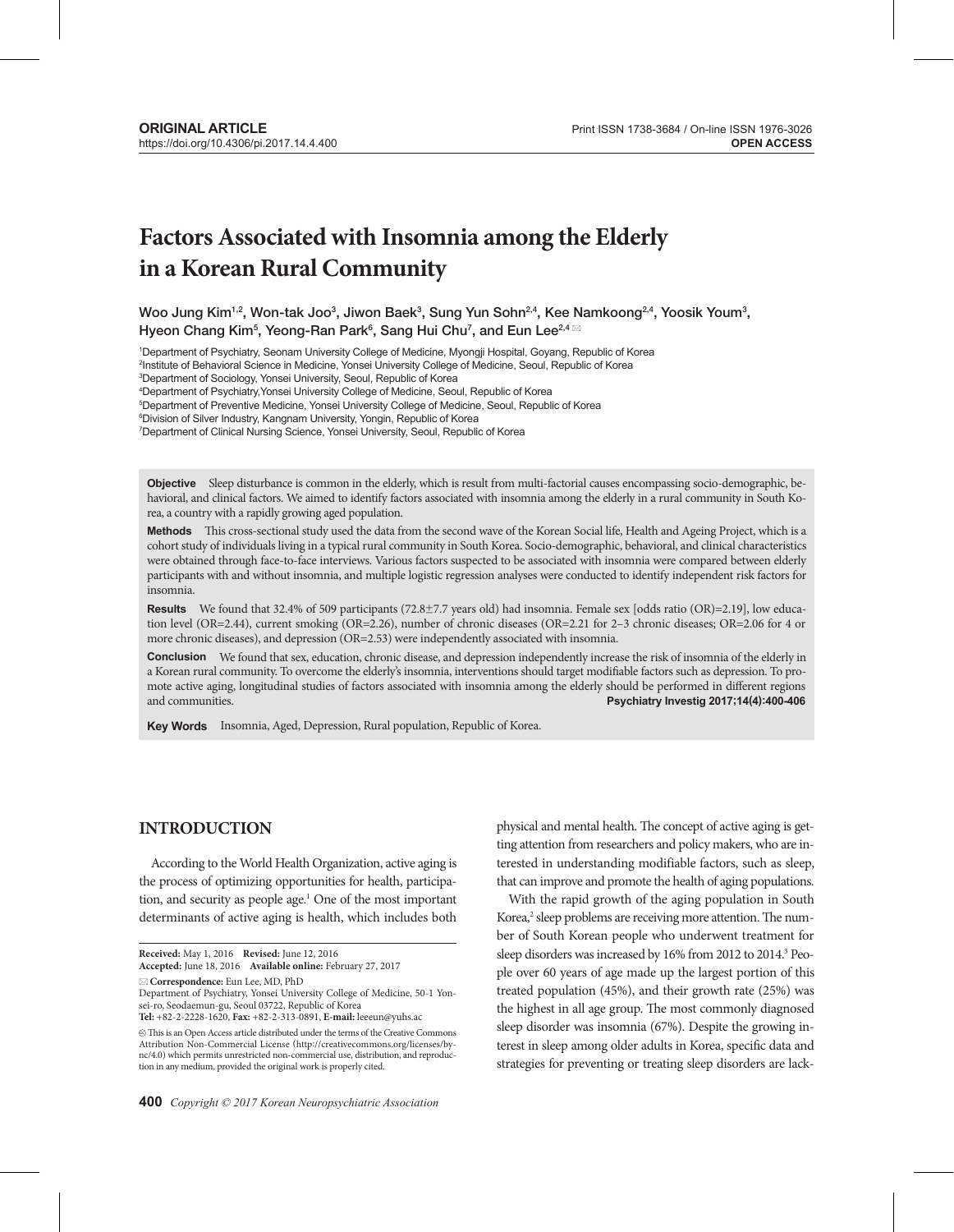ing. Although sleep duration decreases with age, and insomnia is common in older adults, insufficient or unsatisfactory sleep is not a normal part of aging.<sup>4</sup>

Insomnia is not only a cause of heterogeneous health conditions but also an outcome of many different factors.<sup>5</sup> Persistent insomnia affects both physical and mental health.<sup>4,6</sup> Insomnia increases risks of mortality, $^7$  falling-down, $^8$  depression, $^6$ and decreases a quality of life<sup>9</sup> in elderly individuals. Moreover, treating insomnia can lower the risk of medical disease.10 Insomnia is influenced by socio-demographic characteristics, physical and mental health status, and other sleep-related symptoms.<sup>4,5</sup> In Korea, there are several studies about sleep disorders in older adults;<sup>11-17</sup> they focused mostly on the urban elderly. Sleep patterns, chronotype, and light exposure are different between the urban and rural population.<sup>18</sup> In addition, due to inequalities in socio-economic status and accessibility to medical services between rural and urban areas,<sup>19</sup> it is also important to investigate contributing factors to insomnia amongthe rural elderly.

Considering the need for health-related prevention policies for aged population, it is necessary to carry out a rural community-based study of insomnia including a diverse array of sleep-related factors. Therefore, we aimed to identify factors associated with insomnia among older adults in a Korean rural community to form a basis for promoting good sleep active aging of elderly in dividuals.

## **METHODS**

#### **Study population**

This study used data from the Korean Social life, Health and Ageing Project (KSHAP), which is an ongoing communitybased cohort study. The target population of the KSHAP is people aged 60 years or older living within one township in Korea ("Y"-myeon, Ganghwa-gun, Incheon, Korea). This township is a typical rural area in Korea, where farming is the main industry. The data collection procedure has been described in detail elsewhere.<sup>20</sup> During the second wave of the KSHAP (September 2012–August 2013), 509 participants completed a questionnaire survey. To examine insomnia and its correlates, we used cross-sectional data from this second wave, which included more number of sleep-related variables than ones of the other waves of the KSHAP. All participants provided written informed consent. The Institutional Review Board of Yonsei University approved this study.

### **Measurement**

Through the face-to-face interviews, we obtained information on socio-demographic, behavioral, and clinical variables. Considering that participants lived in a rural area, we also asked about difficulty in accessing medical services during the last year. The questionnaire included items about difficulty with sleep initiation or maintenance, average sleep duration during the last year, and presence of snoring. We considered insomnia as being present if the respondent reported difficulty in sleep initiation or maintenance. If the answer to the question "Have you heard that you snore?" was "yes", then the following question was asked to identify snoring with apnea: "Have you heard from your bed partner that you stop breathing with snoring?" Because the first screening question for snoring was too inclusive, we used snoring with apnea as a variable instead of the presence of snoring.

We also collected participant histories of the following diseases: hypertension, diabetes mellitus, hyperlipidemia, arthritis, osteoporosis, cancer, stroke, myocardial infarction (or angina), tuberculosis, asthma, hepatitis B, and urination disorder (i.e., urinary incontinence for both sex and benign prostate hyperplasia for males). Interference by pain was measured with the following question from the SF-12 Health Survey version  $2^{21}$ : "How much did pain interfere with your normal work?" We considered the answer of "not at all" and "a little bit" as negative answers and "moderately", "quite a bit", and "extremely" as positive answers. Depression was defined as a score of ≥10 on the Geriatric Depression Scale-Short Form (15 items).<sup>22</sup> Cognitive impairment was defined as a score of ≤23 on the Mini-Mental State Examination.<sup>23</sup> Subjective degree of physical activity was classified into two categories of the activity level: none to low versus moderate to high. We regarded moderate activity as in regular, even if light, exercise.

#### **Statistical analyses**

The following suspected associated factors for insomnia were compared between participants with and without insomnia using independent t-tests and chi-square tests when appropriate: age, sex, education level, perceived economic status, marital status, smoking status, alcohol intake, difficulty of access to medical services, number of chronic diseases, presence of urination disorder, interference by pain, presence of depression and cognitive impairment, and physical activity level. Sleep duration and snoring with apnea were also compared between groups. There were no missing data for any of the variables.

To examine which factors are associated with insomnia, we performed two regression analyses: first, using all variables except sleep duration and snoring with apnea (model 1), and second, using all variables including sleep duration and snoring with apnea (model 2). Even if not significantly different in the descriptive analyses, all of the above-mentioned variables were entered into the multiple logistic regression models for insomnia because we assumed that each variable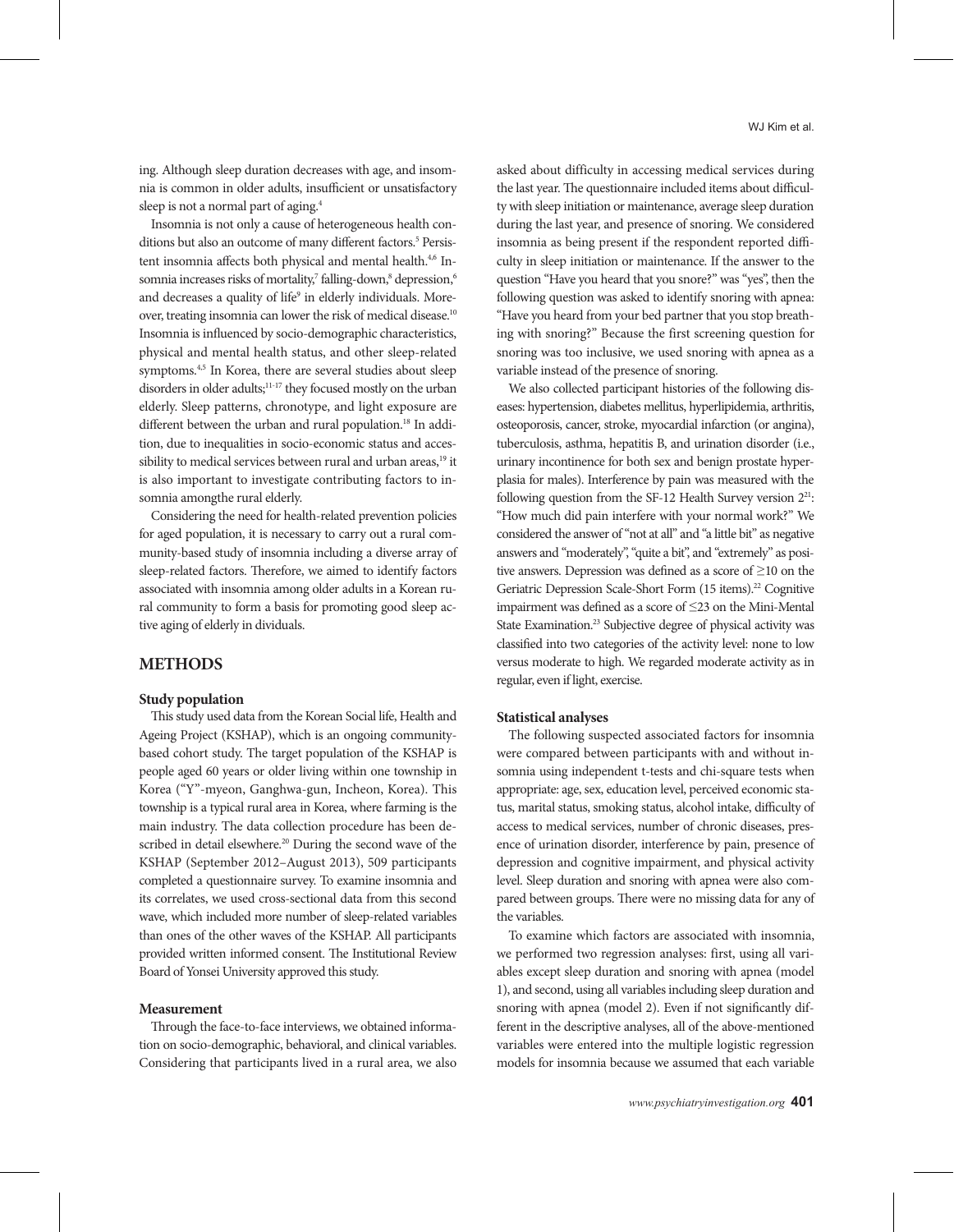| Variables                                         | Total (N=509) | No insomnia (N=344) | Insomnia (N=165) | p value |
|---------------------------------------------------|---------------|---------------------|------------------|---------|
| Age (years), mean±SD                              | 72.8±7.7      | $72.2 \pm 7.5$      | 74.1±7.9         | 0.010   |
| Sex, N (%)                                        |               |                     |                  | < 0.001 |
| Male                                              | 221 (43.4)    | 176(51.2)           | 45(27.3)         |         |
| Female                                            | 288 (56.6)    | 168 (48.8)          | 120(72.7)        |         |
| Education level, N (%)                            |               |                     |                  | < 0.001 |
| $\geq$ 7 years                                    | 152 (29.9)    | 127 (36.9)          | 25(15.2)         |         |
| $0-6$ years                                       | 357 (70.1)    | 217(63.1)           | 140 (84.8)       |         |
| Perceived economic status, N (%)                  |               |                     |                  | 0.946   |
| Fair                                              | 365(71.7)     | 118(71.5)           | 247 (71.8)       |         |
| Poor                                              | 144 (28.3)    | 47(28.5)            | 97(28.2)         |         |
| Marital status, N (%)                             |               |                     |                  | < 0.001 |
| Married                                           | 374 (73.5)    | 270 (78.5)          | 104(63.0)        |         |
| Unmarried/divorced/widowed                        | 135(26.5)     | 74 (21.5)           | 61(37.0)         |         |
| Current Smoking, N (%)                            |               |                     |                  | 0.644   |
| No                                                | 455 (89.4)    | 306 (89.0)          | 149 (90.3)       |         |
| Yes                                               | 54(10.6)      | 38 (11.0)           | 16(9.7)          |         |
| Alcohol drinking $\geq$ 1/week, N (%)             |               |                     |                  | 0.001   |
| No                                                | 399 (78.4)    | 255(74.1)           | 144 (87.3)       |         |
| Yes                                               | 110(21.6)     | 89 (25.9)           | 21(12.7)         |         |
| Difficulty of access to medical services, N (%)   |               |                     |                  | 0.440   |
| No                                                | 478 (93.9)    | 325 (94.5)          | 153 (92.7)       |         |
| Yes                                               | 31(6.1)       | 19(5.5)             | 12(7.3)          |         |
| Number of chronic diseases, N (%)*                |               |                     |                  | < 0.001 |
| $0 - 1$                                           | 214 (42.0)    | 168 (48.8)          | 46(27.9)         |         |
| $2 - 3$                                           | 237 (46.6)    | 141 (41.0)          | 96 (58.2)        |         |
| 4 or more                                         | 58 (11.4)     | 35(10.2)            | 23(13.9)         |         |
| Urination disorder, N (%) <sup>†</sup>            |               |                     |                  | 0.432   |
| No                                                | 420 (82.5)    | 287 (83.4)          | 133 (80.6)       |         |
| Yes                                               | 89 (17.5)     | 57(16.6)            | 32(19.4)         |         |
| Interference by pain, N (%)                       |               |                     |                  | 0.079   |
| No                                                | 397 (78.0)    | 276 (80.2)          | 121(73.3)        |         |
| Yes                                               | 112(22.0)     | 68 (19.8)           | 44 (26.7)        |         |
| Depression, $N$ (%) <sup><math>\ddag</math></sup> |               |                     |                  | < 0.001 |
| $\rm No$                                          | 452 (88.8)    | 318 (92.4)          | 134 (81.2)       |         |
| Yes                                               | 57(11.2)      | 26(7.6)             | 31(18.8)         |         |
| Cognitive impairment, N (%)§                      |               |                     |                  | 0.099   |
| No                                                | 340 (66.8)    | 238 (69.2)          | 102(61.8)        |         |
| Yes                                               | 169(33.2)     | 106(30.8)           | 63(38.2)         |         |
| Physical activity level, N (%)                    |               |                     |                  | 0.355   |
| Moderate-high                                     | 323(63.5)     | 223 (64.8)          | 100(60.6)        |         |
| None-low                                          | 186 (36.5)    | 121(35.2)           | 65 (39.4)        |         |
| Sleep duration (hours), mean±SD                   | $8.3 \pm 1.5$ | $8.4 \pm 1.3$       | $8.1 \pm 1.9$    | 0.027   |
| Snoring with apnea, N (%)                         |               |                     |                  | 0.984   |
| $\rm No$                                          | 478 (93.9)    | 323 (93.9)          | 155 (93.9)       |         |
| Yes                                               | 31(6.1)       | 21(6.1)             | 10(6.1)          |         |

\*includes hypertension, diabetes mellitus, hyperlipidemia, arthritis, osteoporosis, cancer, stroke, myocardial infarction (or angina), tuberculosis, asthma, and hepatitis, †includes urinary incontinence and benign prostate hyperplasia, ‡defined by ≥10 of the Geriatric Depression Scale-Short Form (15-item) scores, §defined by ≤23 of the Mini-Mental State Examination scores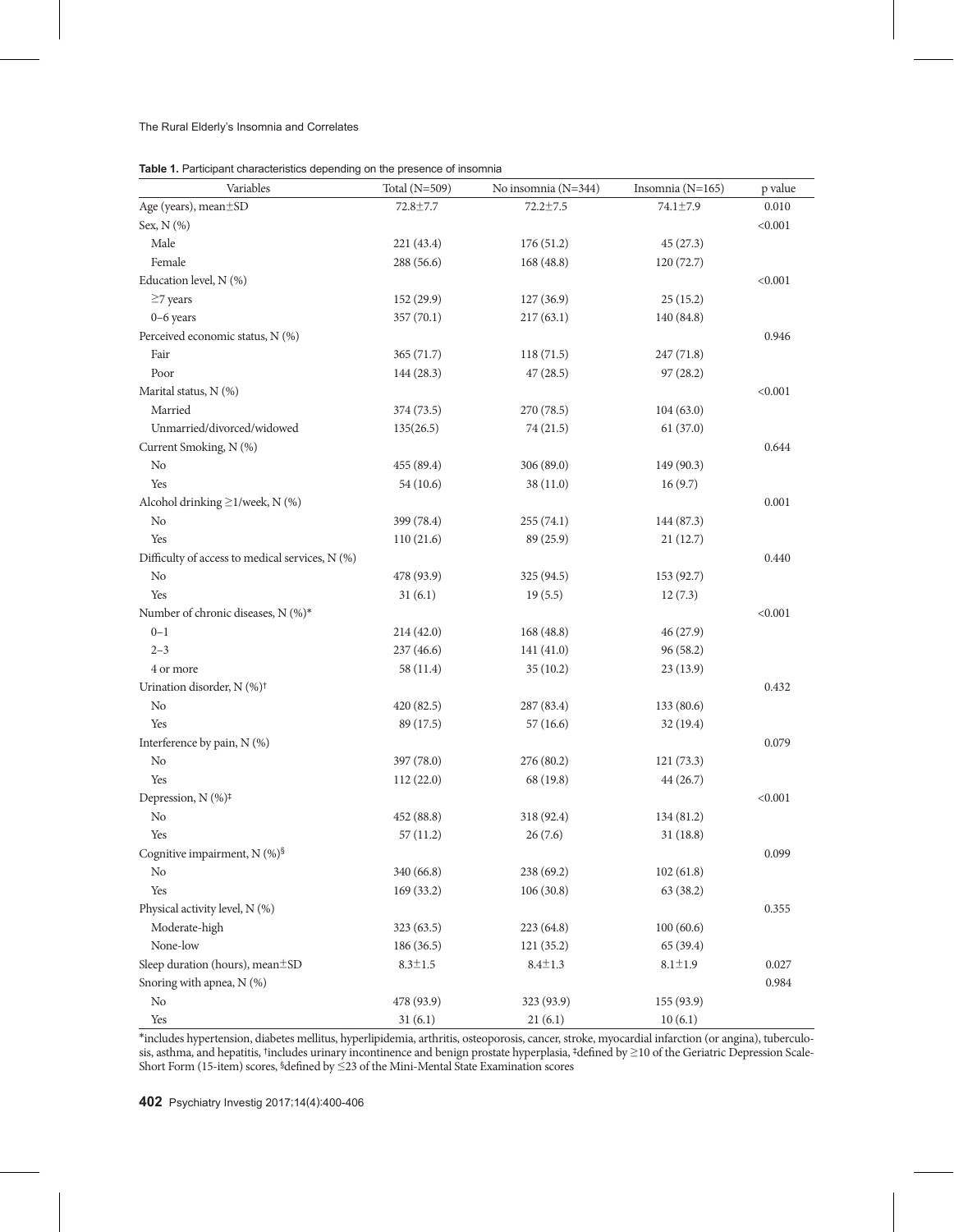**Table 2.** Multiple logistic regression models of factors associated with insomnia among the Korean rural elderly

| Variables                                | Model 1                             |                      | Model 2                        |                                    |
|------------------------------------------|-------------------------------------|----------------------|--------------------------------|------------------------------------|
|                                          | OR (95% CI)*                        | p value              | OR (95% CI)*                   | p value                            |
| Age (years)                              | $1.02(0.99-1.06)$                   | 0.192                | $1.03(0.99 - 1.07)$            | 0.104                              |
| Sex                                      |                                     |                      |                                |                                    |
| Male                                     | 1 (reference)                       |                      | 1 (reference)                  |                                    |
| Female                                   | $2.19(1.25 - 3.82)$                 | $0.006$ <sup>1</sup> | $2.11(1.20-3.72)$              | $0.010$ <sup></sup>                |
| <b>Education</b> level                   |                                     |                      |                                |                                    |
| $\geq$ 7 years                           | 1 (reference)                       |                      | 1 (reference)                  |                                    |
| $0-6$ years                              | $2.44(1.41 - 4.22)^{T}$             | $0.001$ <sup>1</sup> | $2.43(1.39 - 4.22)$            | $0.002$ <sup><math>\P</math></sup> |
| Perceived economic status                |                                     |                      |                                |                                    |
| Fair                                     | 1 (reference)                       |                      | 1 (reference)                  |                                    |
| Poor                                     | $1.57(0.96 - 2.57)$                 | 0.071                | $1.65(1.00-2.71)$              | 0.050                              |
| Marital status                           |                                     |                      |                                |                                    |
| Married                                  | 1 (reference)                       |                      | 1 (reference)                  |                                    |
| Unmarried/divorced/widowed               | $1.33(0.79 - 2.25)$                 | 0.283                | $1.40(0.82 - 2.38)$            | 0.216                              |
| Current smoking                          |                                     |                      |                                |                                    |
| N <sub>o</sub>                           | 1 (reference)                       |                      | 1 (reference)                  |                                    |
| Yes                                      | $2.26(1.06-4.81)$                   | $0.034$ <sup>1</sup> | $2.16(1.00-4.69)$              | 0.051                              |
| Alcohol drinking $\geq$ 1/week           |                                     |                      |                                |                                    |
| N <sub>o</sub>                           | 1 (reference)                       |                      | 1 (reference)                  |                                    |
| Yes                                      | $0.78(0.41 - 1.49)$                 | 0.457                | $0.73(0.38 - 1.41)$            | 0.349                              |
| Difficulty of access to medical services |                                     |                      |                                |                                    |
| N <sub>o</sub>                           | 1 (reference)                       |                      | 1 (reference)                  |                                    |
| Yes                                      | $0.88(0.38 - 2.05)$                 | 0.773                | $0.96(0.41 - 2.26)$            | 0.919                              |
| Number of chronic diseases <sup>t</sup>  |                                     |                      |                                |                                    |
| $0 - 1$                                  | 1 (reference)                       |                      | 1 (reference)                  |                                    |
| $2 - 3$                                  | $2.21(1.40-3.49)$ <sup>T</sup>      | 0.001                | $2.19(1.38 - 3.46)$            | $0.001$ <sup>1</sup>               |
| 4 or more                                | $2.06(1.03 - 4.13)$ <sup>T</sup>    | $0.042$ <sup>1</sup> | $2.10(1.04 - 4.27)$            | $0.040$ <sup>1</sup>               |
| Urination disorder#                      |                                     |                      |                                |                                    |
| N <sub>o</sub>                           | 1 (reference)                       |                      | 1 (reference)                  |                                    |
| Yes                                      | $1.06(0.61 - 1.84)$                 | 0.827                | $1.08(0.62 - 1.88)$            | 0.784                              |
| Interference by pain                     |                                     |                      |                                |                                    |
| N <sub>o</sub>                           | 1 (reference)                       |                      | 1 (reference)                  |                                    |
| Yes                                      | $0.90(0.52 - 1.55)$                 | 0.692                | $0.85(0.49-1.48)$              | 0.558                              |
| Depression§                              |                                     |                      |                                |                                    |
| No                                       | 1 (reference)                       |                      | 1 (reference)                  |                                    |
| Yes                                      | $2.53(1.32 - 4.83)$ <sup>[1</sup> ] | 0.005                | $2.38(1.23 - 4.57)$            | $0.010$ <sup></sup>                |
| Cognitive impairment <sup>1</sup>        |                                     |                      |                                |                                    |
| No                                       | 1 (reference)                       |                      | 1 (reference)                  |                                    |
| Yes                                      | $0.83(0.49 - 1.40)$                 | 0.473                | $0.89(0.52 - 1.53)$            | 0.684                              |
| Physical activity level                  |                                     |                      |                                |                                    |
| Moderate to high                         | 1 (reference)                       |                      | 1 (reference)                  |                                    |
| None to low                              | $0.81(0.49-1.34)$                   | 0.416                | $0.88(0.52 - 1.47)$            | 0.613                              |
| Sleep duration (hours)                   |                                     |                      | $0.81(0.70-0.94)$ <sup>T</sup> | $0.004$ <sup>1</sup>               |
| Snoring with apnea                       |                                     |                      |                                |                                    |
| No                                       |                                     |                      | 1 (reference)                  |                                    |
| Yes                                      |                                     |                      | $1.40(0.58 - 3.36)$            | 0.456                              |

\*adjusted for all the other variables in each column of the table, †includes hypertension, diabetes mellitus, hyperlipidemia, arthritis, osteoporosis, cancer, stroke, myocardial infarction (or angina), tuberculosis, asthma, and hepatitis, ‡includes urinary incontinence and benign prostate hyperplasia, §defined by ≥10 of the Geriatric Depression Scale-Short Form (15-item) scores, "defined by ≤23 of the Mini-Mental State Examination scores, ¶ significant OR. OR: odds ratio, CI: confidence interval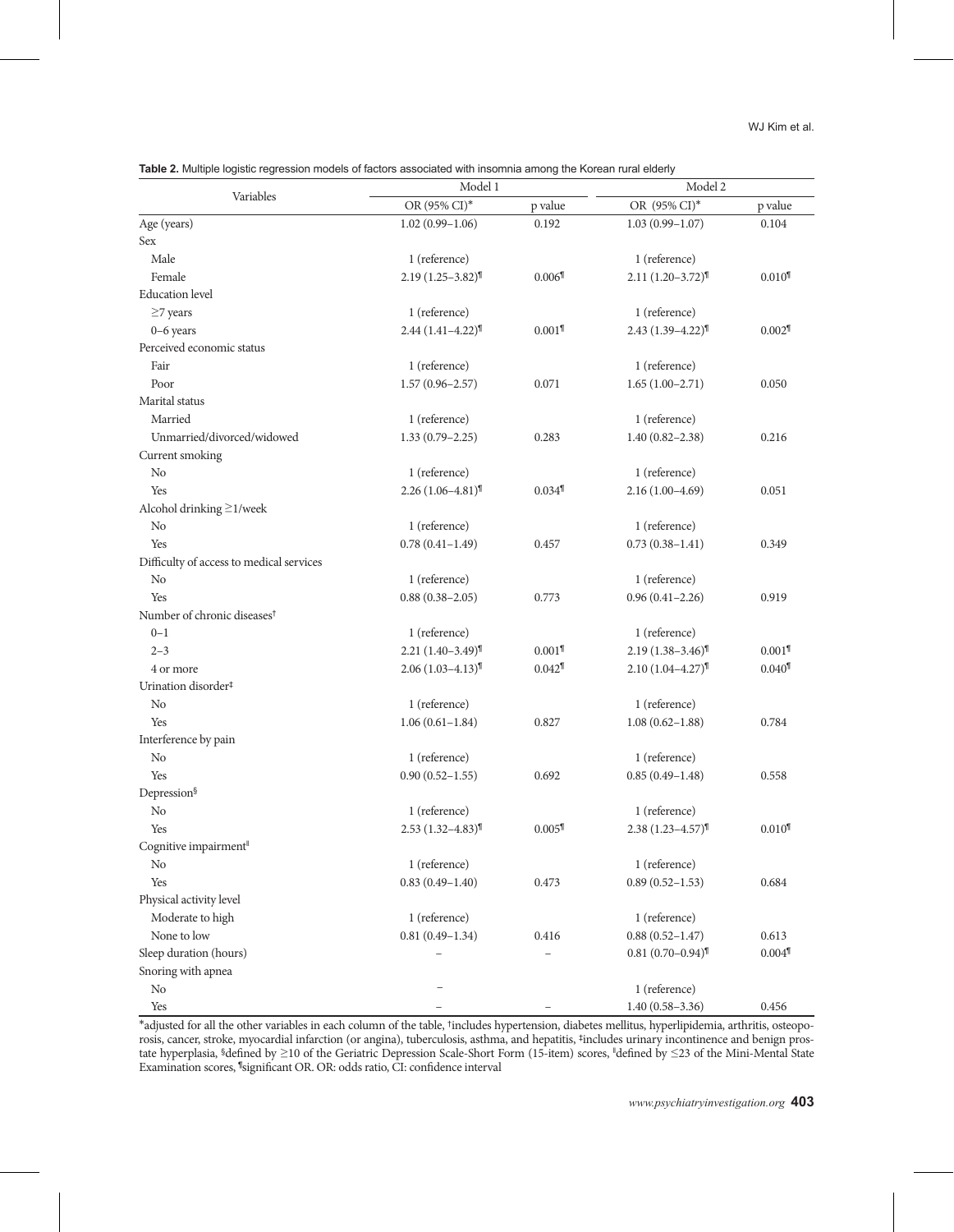could affect the other variables. Because marked sex differences were found in previous studies of our KSHAP sample,  $24-28$ we evaluated interaction effects between sex and all other variables by adding interaction terms into the regression model to maximize the number of independent variables.

Data analyses were conducted using SPSS for Windows version 20 (SPSS Inc., Chicago, IL, USA), and statistical significance was set at p<0.05.

## **RESULTS**

Of the 509 participants, 32.4% (n=165) had insomnia. Table 1 shows the socio-demographic, behavioral, and clinical characteristics of the participants. Compared with participants without insomnia, those with insomnia were older and had shorter sleep durations. Elderly participants with insomnia were more likely to be female, less educated, less likely to be married, and less frequent (<1/week) alcohol drinkers. Participants with insomnia also had a greater number of chronic diseases and higher prevalence of depression.

To identify factors associated with insomnia, all variables were examined by multiple logistic regression analyses (Table 2). In model 1, which excluded sleep duration and snoring with apnea, the following variables were positively associated with insomnia: female sex, low education level, current smoking, two or more chronic diseases, and depression. In model 2, which controlled for sleep duration and snoring with apnea, all of these factors, except for smoking, remained significantly associated with insomnia. Shorter sleep duration was also associated with insomnia in model 2.

We found no significant interactions between sex and any other variables (data not shown).

## **DISCUSSION**

We investigated factors associated with insomnia among Korean rural older adults. In this KSHAP community sample, we found that socio-demographic (sex, education level), behavioral (smoking), and clinical (number of chronic diseases, depression, and sleep duration) characteristics were associated with insomnia. This study is valuable in terms of exploring multidomain correlates of insomnia, including sleep-related factors, among rural community-dwelling older adults in Korea.

Aging perse is known to affect sleep architecture. Older adults often have difficulty of falling asleep or experience midsleep awakening, and their sleep efficiencies become reduced compared with those of younger adults.29 For this reason, the prevalence and severity of insomnia increase with age.<sup>30</sup> Likewise, we found that participants in the insomnia group had a higher mean age than participants in the no insomnia group. However, the association between age and insomnia disappeared after adjusting for other socio-demographic, behavioral, and clinical factors in our multivariate analyses. This result is in line with an earlier epidemiological study<sup>31</sup> that showed no association between age and sleep complaints after adjusting for the health status of elderly individuals. These observations suggest that the effect of age on insomnia could be mediated by age-related changes in sleep architecture and other aging-related factors such as chronic illness or depression.

Depression has repeatedly been found to be associated with insomnia in older adults.5,32 Depression and insomnia are independent risk factors for each other.<sup>33,34</sup> The diagnosis and treatment of depression are essential for individuals with insomnia who do not recognize their depressive symptoms. Among the 57 participants considered to have depression in our sample, only five were diagnosed with depression by a doctor. As the prevalence of depression among the Korean elderly is estimated to be  $30-40\%$ ,  $22,35$  the prevalence of depression in this study could be underestimated. Although the number of medical services in rural areas is far less than that in the urban areas,<sup>36</sup> this potential under-diagnosis of depression in our cohort does not seem be a result of "difficulty" in access to medical services, as over 90% of participants did not report difficulty in accessing medical services. Because the main objective of the second wave of the KSHAP project was not to perform psychiatric/behavioral evaluations, the plan for the next wave of the KSHAP study should include psychiatric interviews and assessment of medical service utilization, so that we can better understand the relationship between insomnia and depression.

Female sex and low educational level were also associated with insomnia, consistent with previous studies.<sup>5,32</sup> Female sex and low educational level are also risk factors for poor health and chronic illness.<sup>37</sup> According to Cutler and Lleras-Muney,<sup>38</sup> education is associated with general health of population via income, access to healthcare, problem solving skills, social network, and relative social position. Among all of the clinical factors, we found that only the number of chronic diseases was a significant correlate of insomnia. By contrast, pain was the predominant associative factor of insomnia in other Asian studies.39,40 This difference between studies might be due to the fact that we examined interference by pain instead of the mere presence of pain. Based on these findings, we plan to conduct a follow-up study to investigate the effect of targeted intervention programs on insomnia among high-risk groups.

There were some limitations to our study. First, all examined variables were based on subjective reports by participants. Second, this study employed a cross-sectional design, so we were unable to determine causal relationships. Third, medication use was not included in our analyses. Fourth, we did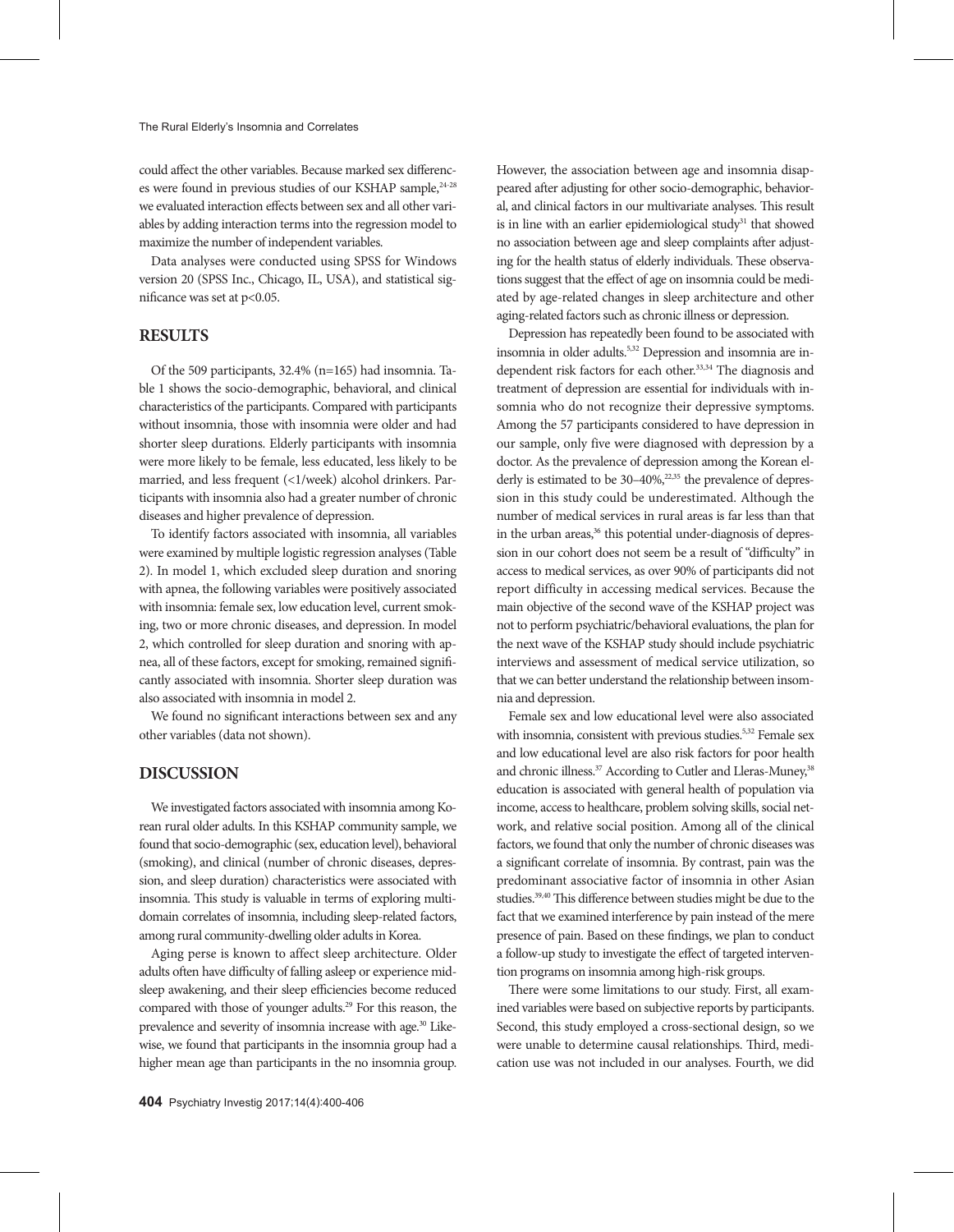not include anxiety symptoms that could be additional psychological factors influencing insomnia. However, a strength of this study is that we collected a complete dataset (i.e., no missing data) using well-trained interviewers. Moreover, this study reflects a real community situation by investigating multiple factors affecting the health of elderly individuals.

In conclusion, we found that sex, education, chronic disease, and depression independently increase the risk of insomnia among older adults in a Korean rural community. These findings suggest the need to manage insomnia and its correlates in rural older adults by considering socio-demographic, behavioral, and clinical characteristics. It will also be necessary to perform proper interventions targeting underdiagnosed and under treated modifiable factors such as depression. Our results can be useful for establishing prevention policies for insomnia among aged populations.

#### Acknowledgments

This study was supported by grants from the National Research Foundation of Korea funded by the Korean Government (NRF-2014S1A3A204496) and the Korean Mental Health Technology R&D Project, Ministry of Health & Welfare (HM15C0995), Republic of Korea.

#### **REFERENCES**

- 1. World Health Organization. Active Ageing. A policy Framework. Geneva: World Health Organization; 2002;1-60. Available at: http://apps. who.int/iris/bitstream/10665/67215/1/WHO\_NMH\_NPH\_02.8.pdf. Accessed January 4, 2016.
- 2. Statistics Korea. Future Population Estimation: 2010-2060. Daejeon: Statistics Korea; 2011. Available at: http://kostat.go.kr. Accessed January 4, 2016.
- 3. Health Insurance Policy Research Institute. Increase in sleep disorder. Wonju: National Health Insurance Service; 2015. Available at: http://www. korea.kr/common/download.do?fileId=184085355&tblKey=GMN. Accessed January 4, 2016.
- 4. Ancoli-Israel S. Normal Human Sleep at Different Ages: Sleep in the Older Adult. In: Sleep Research Society, Editors. SRS Basics of Sleep Guide. Westchester, IL: Sleep Research Society, 2005, p.21-26.
- 5. Ohayon MM. Epidemiology of insomnia: what we know and what we still need to learn. Sleep Med Rev 2002;6:97-111.
- 6. Lee E, Cho HJ, Olmstead R, Levin MJ, Oxman MN, Irwin MR. Persistent sleep disturbance: a risk factor for recurrent depression in community-dwelling older adults. Sleep 2013;36:1685-1691.
- 7. Mallon L, Broman JE, Hetta J. Relationship between insomnia, depression, and mortality: a 12-year follow-up of older adults in the community. Int Psychogeriatr 2000;12:295-306.
- 8. Stone KL, Blackwell TL, Ancoli-Israel S, Cauley JA, Redline S, Marshall LM, et al. Sleep disturbances and risk of falls in older communitydwelling men: the outcomes of Sleep Disorders in Older Men (MrOS Sleep) Study. J Am Geriatr Soc 2014;62:299-305.
- 9. Lee M, Choh A, Demerath E, Knutson K, Duren D, Sherwood R, et al. Sleep disturbance in relation to health-related quality of life in adults: the Fels Longitudinal Study. J Nutr Health Aging 2009;13:576-583.
- 10. Carroll JE, Seeman TE, Olmstead R, Melendez G, Sadakane R, Bootzin R, et al. Improved sleep quality in older adults with insomnia reduces biomarkers of disease risk: pilot results from a randomized controlled comparative efficacy trial. Psychoneuroendocrinology 2015;55:184-192.
- 11. Yang CK, Yoo SY, Joo YH, Hahn HM. Sleep habits and sleep disorders among the elderly between 65-84 years who are living in a part of Pu-

san. Sleep Med Pscyhophysiol 1997;4:66-76.

- 12. Yoon JS, Shin IS, Kim JM, Kang SA, Ha HY, Park IS, et al. Sleep patterns and problems of the korean elderly in urban and rural areas. Korean J Sleep Med 1999;1:42-49.
- 13. Hong JP, Ahn JH, Yun YK, Park JI, Lee SY, Hahm BJ, et al. Sleep habits and insomnia-associated factors in the urban elderly: demographic, health and psychobehavioral correlates. J Korean Neuropsychiatr Assoc 2000;39:1111-1121.
- 14. Kim JM, Stewart R, Kim SW, Yang SJ, Shin IS, Yoon JS. Insomnia, depression, and physical disorders in late life: a 2-year longitudinal community study in Koreans. Sleep 2009;32:1221-1228.
- 15. Kwon SM, Seo JS, Yang SK, Choi JY, Yim HW, Jo SJ, et al. A field study of the conditions of the elderly in rural community: the correlation between of sleep quality and quality of life. J Korean Neuropsychiatr Assoc 2012;51:119-126.
- 16. Yang HC, Suh S, Kim H, Cho ER, Lee SK, Shin C. Testing bidirectional relationships between marital quality and sleep disturbances: a 4-year follow-up study in a Korean cohort. J Psychosom Res 2013;74:401-406.
- 17. Chang KJ, Son SJ, Lee Y, Back JH, Lee KS, Lee SJ, et al. Perceived sleep quality is associated with depression in a Korean elderly population. Arch Gerontol Geriatr 2014;59:468-473.
- 18. Carvalho FG, Hidalgo MP, Levandovski R. Differences in circadian patterns between rural and urban populations: an epidemiological study in countryside. Chronobiol Int 2014;31:442-449.
- 19. Cho HJ. Equity in health care: current situation in South Korea. J Korean Med Assoc 2013;56:184-194.
- 20. Lee JM, Lee WJ, Kim HC, Choi W, Lee J, Sung K, et al. The Korean social life, health and aging project-health examination cohort. Epidemiol Health 2014;36:e2014003.
- 21. Maruish ME, Turner-Bowker DM. A Guide to the Development of Certified Modes of Short Form Survey Administration. Lincoln, RI: QualityMetric Incorporated; 2009.
- 22. Bae JN, Cho MJ. Development of the Korean version of the Geriatric Depression Scale and its short form among elderly psychiatric patients. J Psychosom Res 2004;57:297-305.
- 23. Kim TH, Jhoo JH, Park JH, Kim JL, Ryu SH, Moon SW, et al. Korean version of mini mental status examination for dementia screening and its' short form. Psychiatry Investig 2010;7:102-108.
- 24. Lee WJ, Youm Y, Rhee Y, Park YR, Chu SH, Kim HC. Social network characteristics and body mass index in an elderly Korean population. J Prev Med Public Health 2013;46:336-345.
- 25. Lee SW, Youm Y, Kim CO, Lee WJ, Choi W, Chu SH, et al. Association between skeletal muscle mass and radial augmentation index in an elderly Korean population. Arch Gerontol Geriatr 2014;59:49-55.
- 26. Lee SW, Youm Y, Lee WJ, Choi W, Chu SH, Park YR, et al. Appendicular skeletal muscle mass and insulin resistance in an elderly Korean population: the Korean social life, health and ageing project-health examination cohort. Diabetes Metab J 2015;39:37-45.
- 27. Chu SH, Baek JW, Kim ES, Stefani KM, Lee WJ, Park YR, et al. Gender differences in hypertension control among older Korean adults: Korean social life, health, and ageing project. J Prev Med Public Health 2015; 48:38-47.
- 28. Song BM, Lee JM, Choi W, Youm Y, Chu SH, Park YR, et al. Association between C reactive protein level and depressive symptoms in an elderly Korean population: Korean Social Life, Health and Ageing Project. BMJ Open 2015;5:e006429.
- 29. Li J, Yao YS, Dong Q, Dong YH, Liu JJ, Yang LS, et al. Characterization and factors associated with sleep quality among rural elderly in China. Arch Gerontol Geriatr 2013;56:237-243.
- 30. Weyerer S, Dilling H. Prevalence and treatment of insomnia in the community: results from the Upper Bavarian Field Study. Sleep 1991;14:392- 398.
- 31. Foley DJ, Monjan AA, Brown SL, Simonsick EM. Sleep complaints among elderly persons: an epidemiologic study of three communities. Sleep1995;18:425-432.